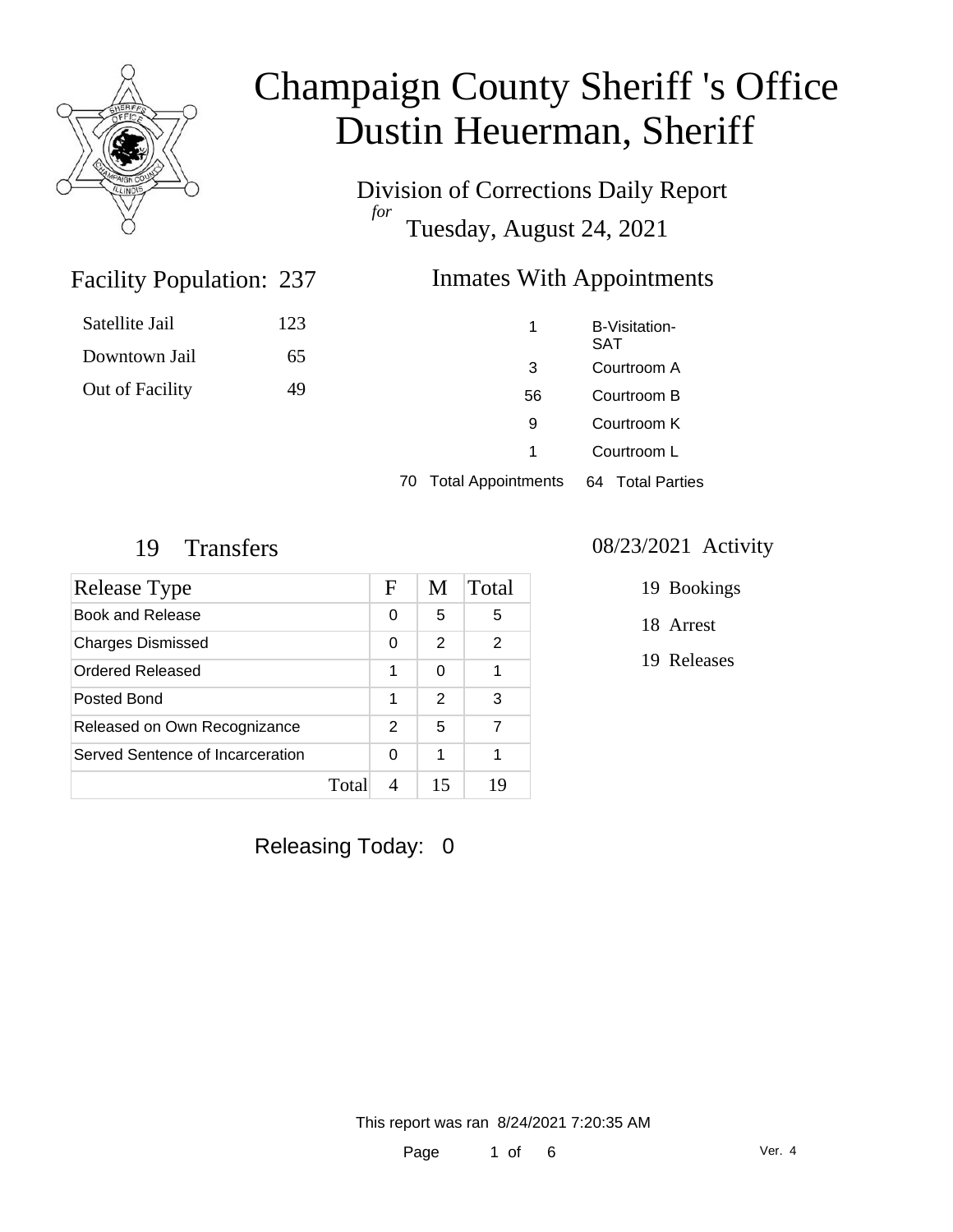

Division of Corrections Daily Report *for* Tuesday, August 24, 2021

#### Custody Status Count

- Civil Sentenced CCCC 1
- Electronic Home Dentention 17
	- Felony Arraignment 7
		- Felony Other 4
	- Felony Pre-Sentence 6
		- Felony Pre-Trial 149
	- Felony Pre-Trial DUI 1
	- Felony Sentenced CCSO 8
	- Felony Sentenced IDOC 19
		- Hold Other 1
	- Misdemeanor Arraignment 3
		- Misdemeanor Pre-Trial 2
			- Petition to Revoke 4
			- Remanded to DHS 13
			- Traffic Arraignment 1
				- Traffic Pre-Trial 1
					- Total 237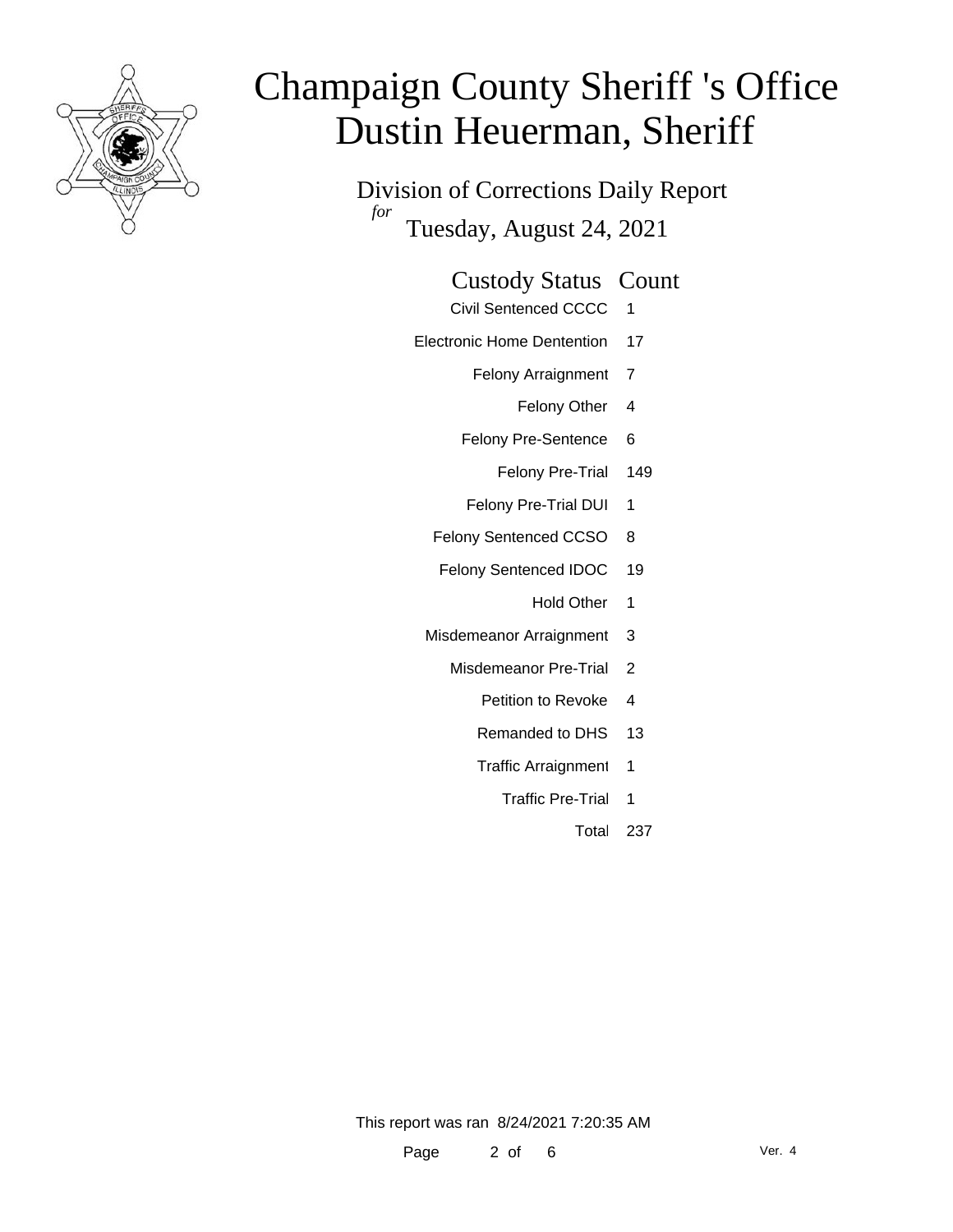

Division of Corrections Daily Report *for* Tuesday, August 24, 2021

### Inmates With Appointments

| Jailing Party Name              | Location    | Number of Records / Node |
|---------------------------------|-------------|--------------------------|
| ADAMS, WENDY DELOISE            | Courtroom B | 1 / Satellite Jail       |
| <b>BEAN, KATIE MARIE</b>        | Courtroom K | 1 / Satellite Jail       |
| BEASLEY, TYACEON LAMARR         | Courtroom B | 1 / Satellite Jail       |
| BECKLEY, ANTHONY PATRICK        | Courtroom B | 1 / Satellite Jail       |
| BENNETT, JOHN MICHAEL           | Courtroom B | 1 / Out of Facility      |
| <b>BONE, DALLAS LOWELL</b>      | Courtroom A | 1 / Downtown Jail        |
| <b>BOOKER, STEPHON MONTELL</b>  | Courtroom B | 1 / Out of Facility      |
| <b>BRIGGS, PATRICK MONTAY</b>   | Courtroom B | 1 / Downtown Jail        |
| <b>BROWN, DANTE MAURICE</b>     | Courtroom B | 1 / Satellite Jail       |
| BROWN, KYRELL NAJUAN            | Courtroom K | 1 / Satellite Jail       |
| <b>BROWN, MARKEL RIKKI</b>      | Courtroom B | 1 / Satellite Jail       |
| BURTON, PAUL RICHARD JORDAN     | Courtroom K | 1 / Satellite Jail       |
| CAIN, ISAIAH DEPRIEST           | Courtroom B | 1 / Out of Facility      |
| CAMPBELL, AARON JACOB           | Courtroom B | 1 / Satellite Jail       |
| CAMPBELL, ELIZABETH TAEHEE      | Courtroom B | 1 / Satellite Jail       |
| CAMPBELL, KEITH KNAQEEB         | Courtroom B | 1 / Out of Facility      |
| CHATMAN, MICHAEL DAISEAN        | Courtroom B | 1 / Downtown Jail        |
| COWART, TORREY BENJAMEN, Junior | Courtroom L | 1 / Downtown Jail        |
| CRAIG, ANTOINE DARRELL          | Courtroom B | 3 / Downtown Jail        |
| DAVIS, TAVEON CORNELIUS         | Courtroom B | 1 / Downtown Jail        |
| DORRIS, LORENZO                 | Courtroom B | 1 / Downtown Jail        |
| DYE, KENNE YAKIEM               | Courtroom B | 1 / Out of Facility      |
| FINLEY, KEVIN DANTE             | Courtroom B | 1 / Downtown Jail        |
| FRANDLE, MARK RYAN              | Courtroom B | 1 / Satellite Jail       |
| FREED, LOGAN SUZANNE            | Courtroom K | 1 / Satellite Jail       |
| GARY, XAVIER LAMAR              | Courtroom B | 1 / Satellite Jail       |

This report was ran 8/24/2021 7:20:35 AM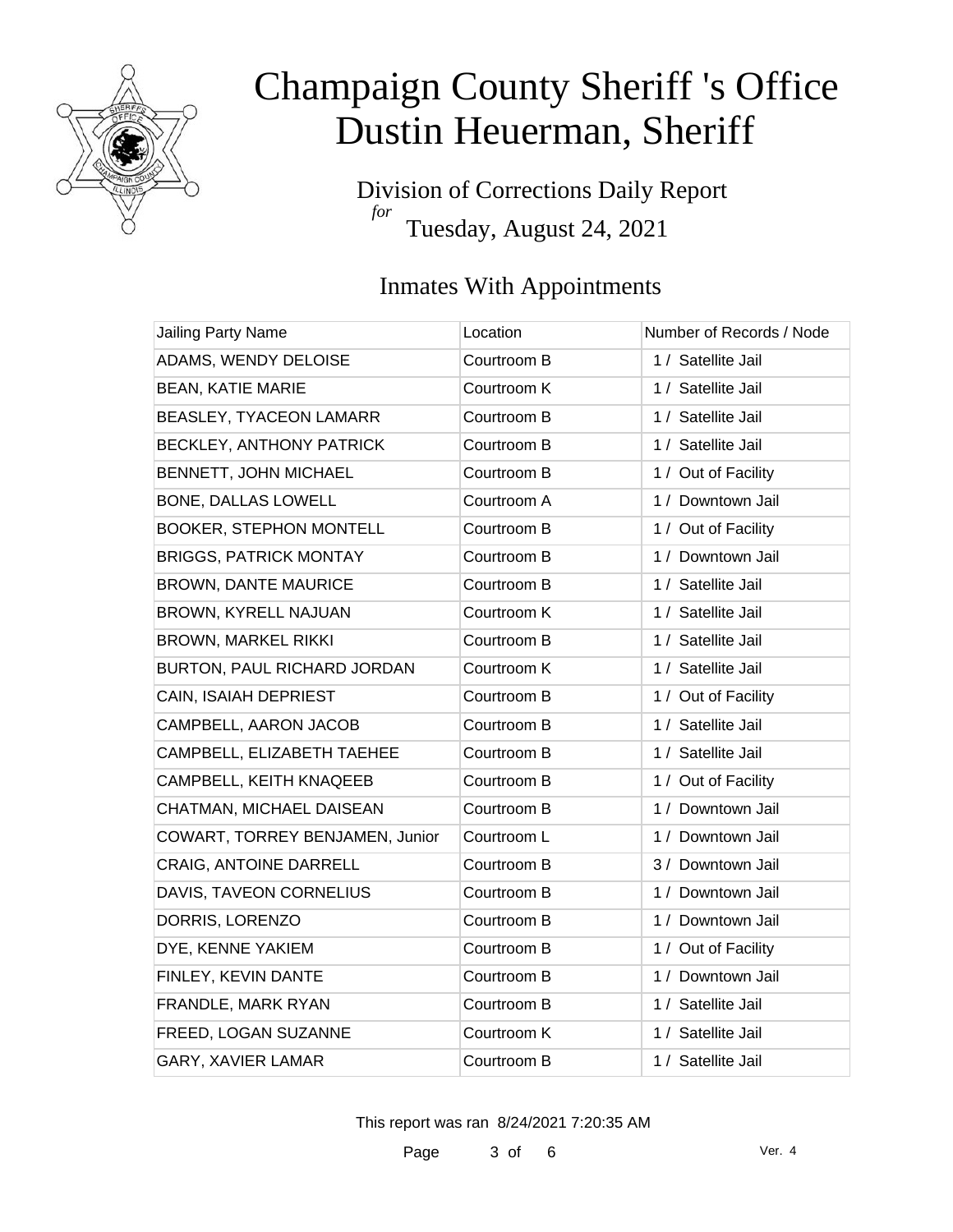

#### Division of Corrections Daily Report *for*

Tuesday, August 24, 2021

| <b>GWIN, RAYMOND CHARLES</b>   | Courtroom A | 1 / Downtown Jail   |
|--------------------------------|-------------|---------------------|
| HARDY, DAMEIAN JABOUR          | Courtroom K | 1 / Satellite Jail  |
| HAYES, CAMERON TAYLOR MALEEK   | Courtroom B | 1 / Downtown Jail   |
| HILL, JACOB MILES              | Courtroom B | 2 / Satellite Jail  |
| JACKSON, LAMONT JEREMIE        | Courtroom B | 1 / Out of Facility |
| JACKSON, STEVE ALLEN           | Courtroom B | 1 / Out of Facility |
| JOHNSON, ANTONIO LASHAUN       | Courtroom K | 1 / Satellite Jail  |
| JONES, JAVON COTTRELL          | Courtroom B | 2 / Downtown Jail   |
| LARUE, TERENCE TRAMEL          | Courtroom B | 1 / Out of Facility |
| LAWS, TERON RAMONTE            | Courtroom B | 1 / Downtown Jail   |
| LILLARD, LAWRENCE TYRONE       | Courtroom B | 1 / Out of Facility |
| LINDSEY, JOHN                  | Courtroom B | 1 / Satellite Jail  |
| LOCKETT, TEVIN MARQUEZ LAWRENC | Courtroom B | 1 / Satellite Jail  |
| LORENZO-MATEO, DIEGO           | Courtroom B | 2 / Satellite Jail  |
| LUCIO, JOHNNY RAY              | Courtroom B | 1 / Satellite Jail  |
| MCGAHA, CHRISTOPHER DARTAN     | Courtroom B | 1 / Satellite Jail  |
| MILES, DARRION ANTONIO KEVONTA | Courtroom B | 1 / Downtown Jail   |
| MILES, DEVLON VON, Junior      | Courtroom B | 1 / Downtown Jail   |
| MOCKBEE, KRISTOPHER ALLEN      | Courtroom B | 1 / Satellite Jail  |
| OSLER, ALEXIS LAUREN           | Courtroom K | 1 / Satellite Jail  |
| REED, JOSEPH LEE, Junior       | Courtroom B | 1 / Satellite Jail  |
| RIFE, EDWARD MILTON            | Courtroom K | 1 / Satellite Jail  |
| ROBINSON, DONTRELL DEVON       | Courtroom B | 1 / Downtown Jail   |
| ROBINSON, LEON SOLOMON         | Courtroom B | 1 / Downtown Jail   |
| SCHINDLER, RICHARD ALLEN       | Courtroom B | 1 / Satellite Jail  |
| SIMMONS, MICHAEL JAMAL         | Courtroom B | 1 / Out of Facility |
| SMITH, GREGORY ALLEN           | Courtroom B | 2 / Downtown Jail   |
| SMITH, TARRIO TERRELLE         | Courtroom B | 1 / Satellite Jail  |
| STEWART, TROY DEMARIO          | Courtroom K | 1 / Satellite Jail  |

This report was ran 8/24/2021 7:20:35 AM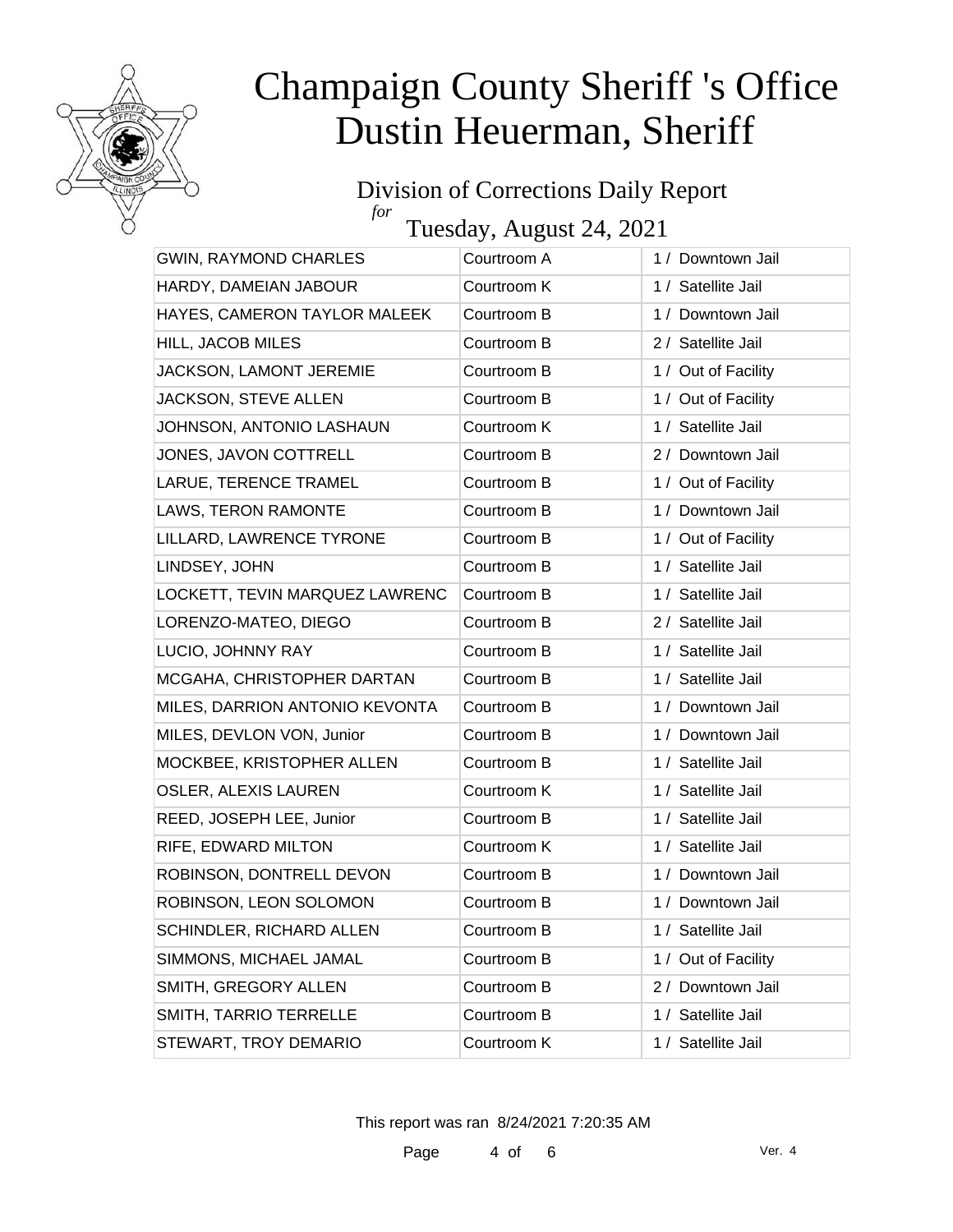

#### Division of Corrections Daily Report *for* Tuesday, August 24, 2021

| STOVER, ANDREW WADE             | Courtroom B             | 1 / Downtown Jail   |
|---------------------------------|-------------------------|---------------------|
| TIPSORD, NOAH LEE               | Courtroom B             | 1 / Out of Facility |
| TOMS, ANDREW CHUCKY             | <b>B-Visitation-SAT</b> | 1 / Out of Facility |
| TORRES-NEGRON, JUAN CARLOS      | Courtroom B             | 1 / Satellite Jail  |
| WADE, DONTE LAMONT              | Courtroom B             | 1 / Satellite Jail  |
| WHITSON, HUNTER ADRIAN          | Courtroom B             | 1 / Out of Facility |
| WILKINS, ANTHONY RAYMOND        | Courtroom A             | 1 / Downtown Jail   |
| <b>WILLIAMS, CALVIN TIMOTHY</b> | Courtroom B             | 1 / Downtown Jail   |
| YOUNG, ANTHONY PAUL             | Courtroom B             | 1 / Downtown Jail   |
|                                 |                         |                     |

#### **Transfers**

| ARMSTRONG, KENNETH LOUIS   | Released on Own Recognizance     | Satellite Jail  |
|----------------------------|----------------------------------|-----------------|
| BACILIO, JUAN ANASTACIO    | Served Sentence of Incarceration | Out of Facility |
| CARTER, ANTHONY JAMAAL     | <b>Charges Dismissed</b>         | Satellite Jail  |
| COLEMAN, DEVYON DWAYNE     | <b>Book and Release</b>          | Out of Facility |
| DRAPER, KYE WILLIAM        | Posted Bond                      | Satellite Jail  |
| EVANS, MELINA CAMILLIE JOY | Posted Bond                      | Satellite Jail  |
| HUGHES, AVERI LAMARI       | <b>Book and Release</b>          | Out of Facility |
| JOHNSON, DESI EZEKIEL      | Released on Own Recognizance     | Satellite Jail  |
| JORDAN, WILLIE JAMES       | <b>Book and Release</b>          | Out of Facility |
| KOLESAR, JEREMY J          | Released on Own Recognizance     | Satellite Jail  |
| LEONARD, VICTORIA RAE      | Released on Own Recognizance     | Satellite Jail  |
| MOORE, CHRISTOPHER ALLEN   | <b>Book and Release</b>          | Out of Facility |
| NAPIER, JOSHUA ANDREW      | Released on Own Recognizance     | Satellite Jail  |
| PALMER, TAKIARA EULMA      | Released on Own Recognizance     | Satellite Jail  |
| ROHR, JOHNATHAN MICHAEL    | Posted Bond                      | Satellite Jail  |
| SZPIK, HUBERT KAZIMIERZ    | Book and Release                 | Out of Facility |
| WILEY, JASANI A            | <b>Ordered Released</b>          | Satellite Jail  |
| YOUNG, ALAN MICHAEL        | <b>Charges Dismissed</b>         | Satellite Jail  |
| YOUNG, DEANDRE DESHUN      | Released on Own Recognizance     | Satellite Jail  |